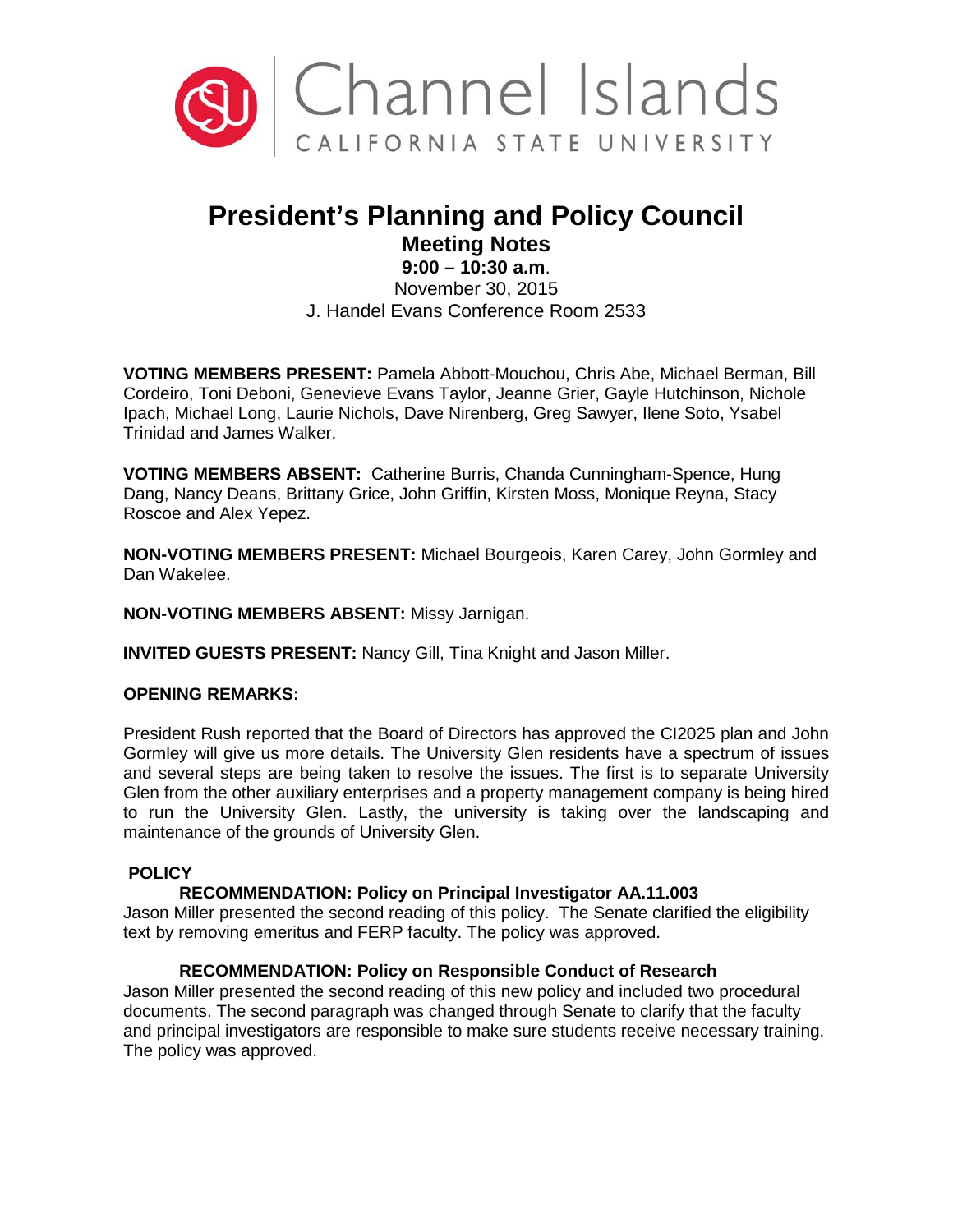# **RECOMMENDATION: Policy on Use of University Logos**

Nancy Gill presented the second reading of this new policy. Since the first discussion, student clubs/organizations and auxiliaries were added as internal constituents. The policy was approved as written.

#### **DISCUSSION: Policy on the Event of a Student's Death SA.01.001**

Toni Deboni presented the first reading with the history of this long-overdue revision. The original policy and procedures involved critical content. For many years, legal counsel has been reviewing the title, content and issue of the records. They removed verbiage regarding the access to records; it is now its own policy.

Toni reviewed the three exhibits that are included: the Senate policy on awarded degrees posthumously, confirmation of action items and major incident reporting memorandum, HR2005-19. This revised procedural policy pertains to the communication and action items in the event of a student's death. Toni has captured current comments and will continue to reach out for more.

Bill Cordeiro recommended reviewing the definition of non-matriculated students, striking all but the Open University. Ysabel Trinidad stated the need to define campus and off-campus for all of our policies. Questions were raised regarding the Chancellor's Office's definitions, satellite campuses, Boating Center and Santa Rosa Island. Bill also asked if a similar policy for faculty and staff and what roll the coroner played in the confirmation of the death. Laurie Nichols noted that she would begin work on a similar policy for faculty, staff and administration.

President Rush requested that feedback be directed to Toni. He reiterated the sensitivity of this policy and how we need to care for the families of these students. President Rush suggested follow-up with legal counsel at the Chancellor's Office.

# **UPDATE:**

#### **CI2025**

John Gormley spoke of the Board of Director's unanimous approval of the CI2025 concept which includes two projects: the sale of the 328 existing apartments in the East Campus and the 32-acre parcel issue.

Currently under an 80-year lease, which corresponds with the ground lease that the Chancellor's Office has on this land, the plan is to sell the apartments to developers. This sale would allow the University to pay down the bond debt and grow the physical campus. The request for proposal quotation (RFPQ) should be issued in January 2016 with approval anticipated in May.

Jeanne Grier questioned the relationship between the sale of the apartments and the new property management company; Ysabel mentioned that the property management team might oversee the apartments and improvements as well as the 32-acre parcel.

John indicated the sale of the apartments does not include the 88 townhouses. As the townhouse leases come up for renewal, they will be offered for sale to current tenant(s) or they would go to market. Some might be kept by the university for faculty and staff recruitment.

The RFPQ for the 32-acre parcel will be issued in December 2015. The first step would look for development teams to submit qualifications on how they would develop it. This project has not been defined; possibilities include market-rate apartment rentals, expansion of the